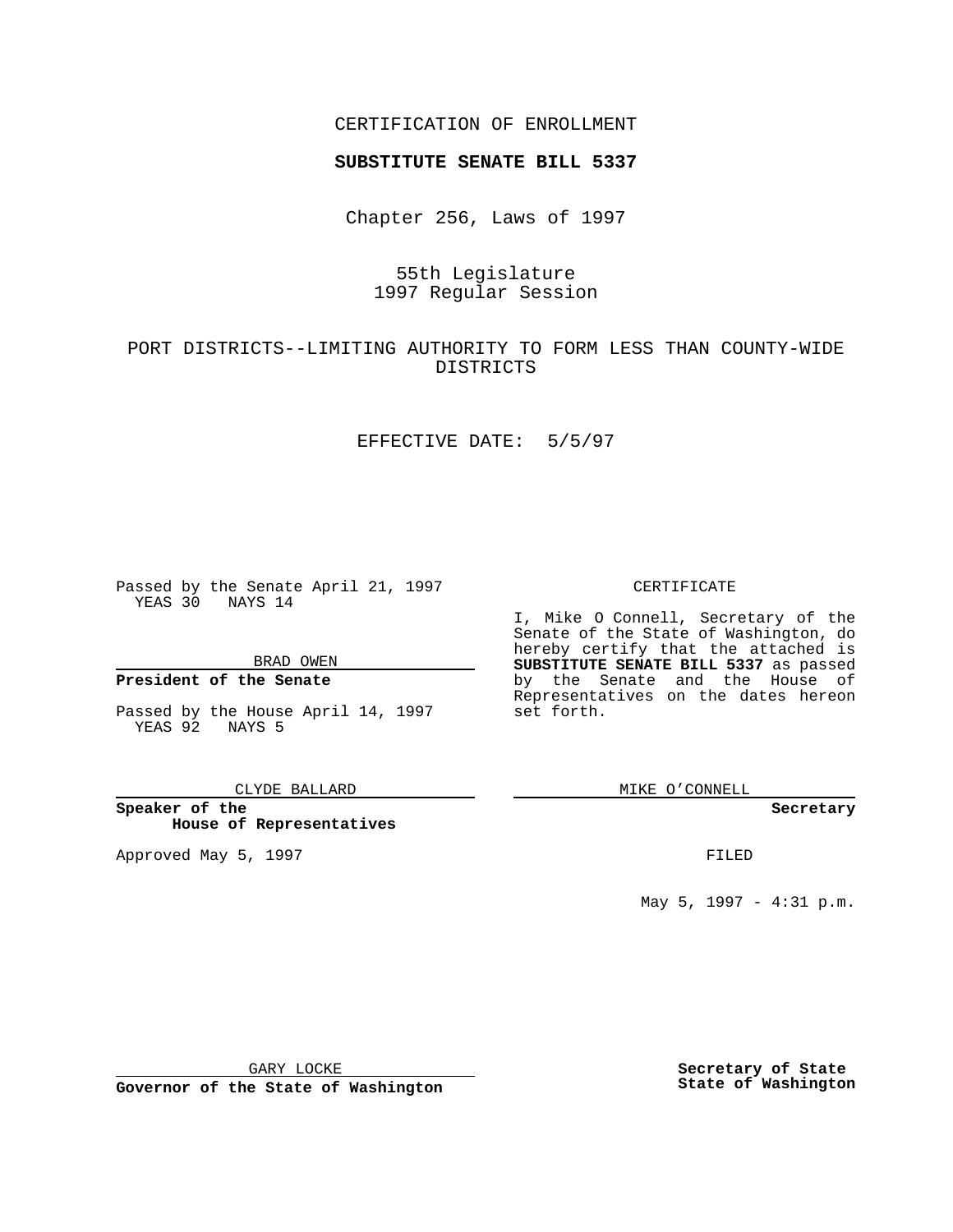## **SUBSTITUTE SENATE BILL 5337** \_\_\_\_\_\_\_\_\_\_\_\_\_\_\_\_\_\_\_\_\_\_\_\_\_\_\_\_\_\_\_\_\_\_\_\_\_\_\_\_\_\_\_\_\_\_\_

\_\_\_\_\_\_\_\_\_\_\_\_\_\_\_\_\_\_\_\_\_\_\_\_\_\_\_\_\_\_\_\_\_\_\_\_\_\_\_\_\_\_\_\_\_\_\_

AS AMENDED BY THE HOUSE

Passed Legislature - 1997 Regular Session

### **State of Washington 55th Legislature 1997 Regular Session**

**By** Senate Committee on Government Operations (originally sponsored by Senators Stevens, Deccio and Swecker)

Read first time 02/21/97.

 AN ACT Relating to formation of less than county-wide port districts; amending RCW 53.04.023; and declaring an emergency.

BE IT ENACTED BY THE LEGISLATURE OF THE STATE OF WASHINGTON:

 **Sec. 1.** RCW 53.04.023 and 1994 c 223 s 84 are each amended to read as follows:

 A less than county-wide port district with an assessed valuation of 7 at least ((seventy-five)) one hundred fifty million dollars may be created in a county that already has a less than county-wide port district located within its boundaries. Except as provided in this section, such a port district shall be created in accordance with the procedure to create a county-wide port district.

 The effort to create such a port district is initiated by the filing of a petition with the county auditor calling for the creation of such a port district, describing the boundaries of the proposed port district, designating either three or five commissioner positions, describing commissioner districts if the petitioners propose that the commissioners represent districts, and providing a name for the proposed port district. The petition must be signed by voters residing